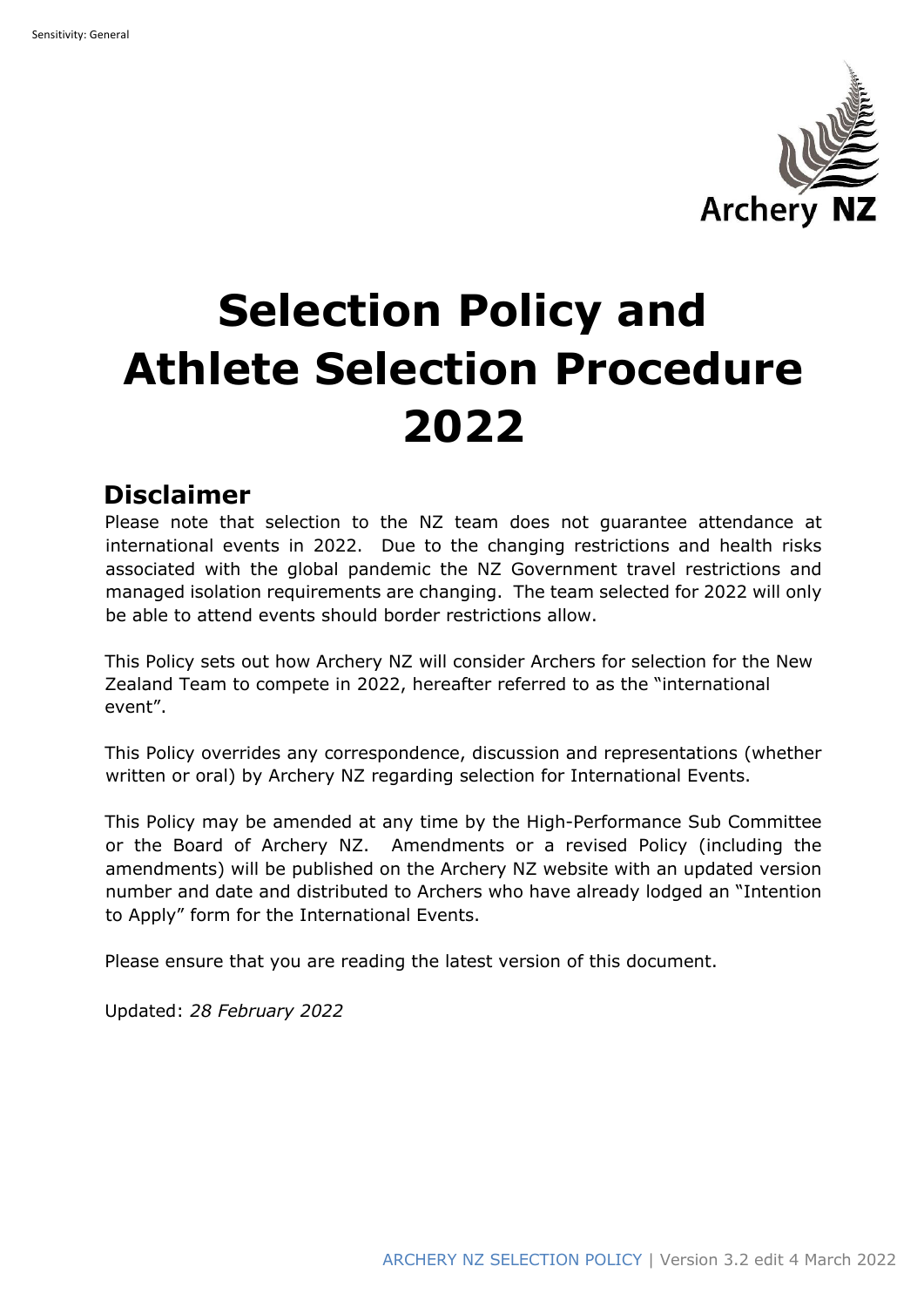# **Definitions**

In this Policy, the following definitions apply:

- "Appellant" means the person appealing the decision. The appeals process is outlined in clause 17.
- "Archer" means an individual who wishes to be considered for selection to a New Zealand Team for 2022.

"Archery NZ" means Archery New Zealand (Inc).

"Archery NZ Constitution" means the constitution of Archery NZ.

"Archery NZ International Event Selection Registration Form" means the online form that must be completed by every Archer wishing to be considered for selection to a New Zealand Team.

"Archery NZ Regulations" means the rules and regulations of Archery NZ.

"Archery NZ Team Member Agreement & Code of Conduct 2022" means the Agreement which much be completed by every archer seeking selection to the NZ team. This is available on the Archery NZ website

"Archery NZ website" means the Archery NZ website at http://www.archerynz.co.nz

"Board" means Board of Archery NZ.

"CAS" means the Court of Arbitration for Sport

"Chair" means the Chair of the Board of Archery NZ

"DFSNZ" means Drug Free Sport NZ.

"Dispensation Form" means the Archery NZ Application for Dispensation Form This is available on the Archery NZ website

"Division" means the age group and bow type the Archer is competing in

"Exceptional Circumstances" means any one or more of the following:

- Injury or illness;
- Travel delay/border restrictions
- Bereavement or personal misfortune; and/or
- Any other factors reasonably considered to cause, or be likely to cause an Archer not to perform at their optimal level.

"High Performance Subcommittee" means the committee of people tasked by the Board to oversee all aspects of High-Performance sport for Archery NZ.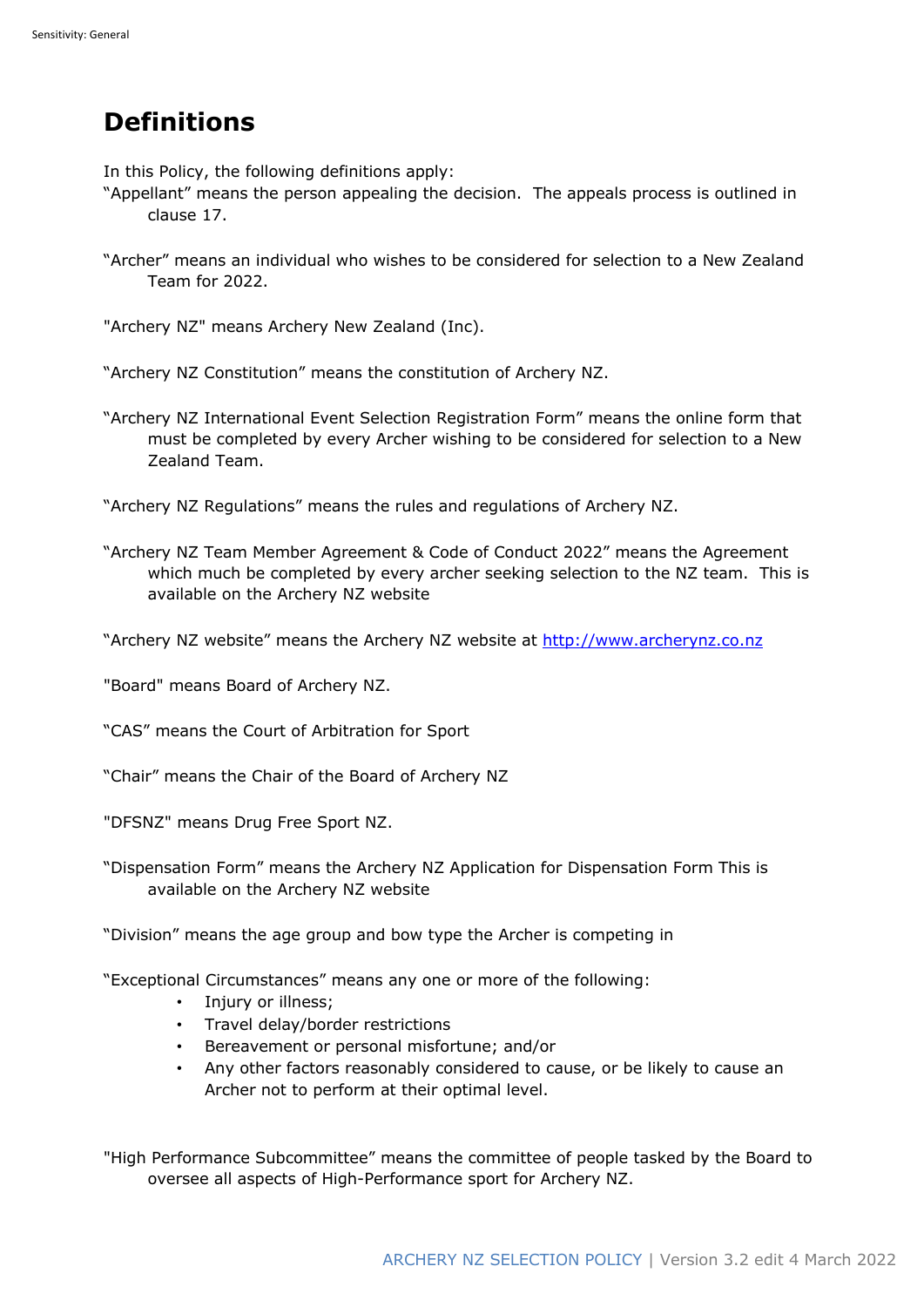- "Intention to Apply" means the Archery NZ Intention to Apply form as set out in Appendix A which much be completed by every Archer wishing to be considered to a New Zealand Team.
- "IOC" means International Olympic Committee
- "IPC" means International Paralympic Committee
- "LOC: means the Local Organising Committee of the International Event
- "Major Tournament" means an archery competition sanctioned by Archery NZ or other National Federation that is a member of World Archery.
- "MQS" means Minimum Qualifying Score
- "NZOC" means New Zealand Olympic Committee
- "Official Invitation Package" means the information supplied by World Archery when an International Event is announced as taking place, and specifies key information about the event.
- "Overseas Archer" means an Archer currently living and/or competing outside of New Zealand who would still like to be considered for selection to a New Zealand Team.

"Panel" means Selection Panel.

"Selection Criteria" means the criteria described in clause 6 of this Policy.

"Selection Dates" means the selection dates specified in this Policy.

- "Selection Panel" means those persons who have been appointed by Archery NZ to select Archers for New Zealand Teams.
- "Sports Tribunal" means the Sports Tribunal of New Zealand as described in the Sports Anti-Doping Act 2006.
- "The Team" means the team that is selected by Archery NZ which includes Archers and may also include Coaches, Team Manager/s, Assistant Team Manager/s or other officials selected by Archery NZ.

"Tournament Event" means an event registered with Archery NZ or World Archery.

"WA" means World Archery (http://www.worldarchery.org).

"WADA" means World Anti-Doping Agency.

"WC" means World Archery World Cup.

"WADA Code" means the World Anti-Doping Code (as amended from time to time).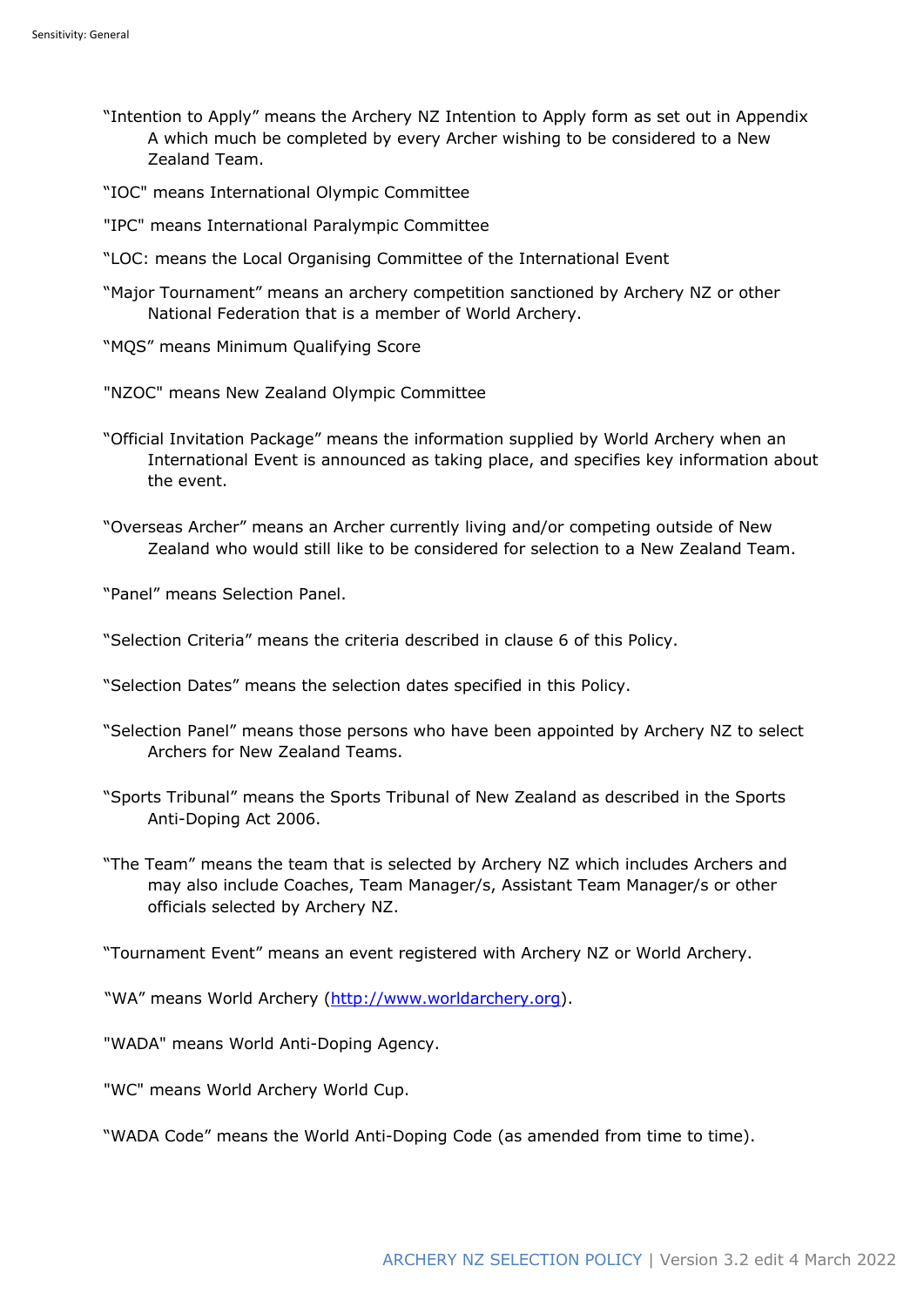"Working hours" means the hours from Monday 8:30am to Friday 5:00pm (including those hours occurring on a public holiday).

## **1. Objective**

The objective of this Selection procedure is to select Archers for the Archery NZ representative teams for the 2022 season. Its purpose is to:

- Outline the steps necessary for NZ Archers to earn national team selection to compete at international events such as World Archery World Cups, World Games, Oceania Championships, Oceania Youth Championships, Asian and European Grand Prix plus other WA outdoor target events in 2022 or any other event that mirrors the international events.
- Support (as resources permit) those Archers who are selected to the national team with one or more Training Camps.

# **2. Competition**

Information on the format of the International Event will be released by Archery NZ once received from the LOC.

## **3. Allocated Places**

Information on the number of places available will be released by Archery NZ once received from the LOC.

# **4. Selection Process**

By entering the selection process, the Archer acknowledges that they:

- **a.** have read the Selection Policy;
- **b.** have read the Team Code of Conduct 2022;
- **c.** have had reasonable opportunity to understand or seek advice in relation to the selection Policy and process; and
- **d.** agree to be bound by the terms and conditions of this Policy and The Team Code of Conduct 2022
- **e.** understand they will be issued a Team Agreement on successful selection to the team.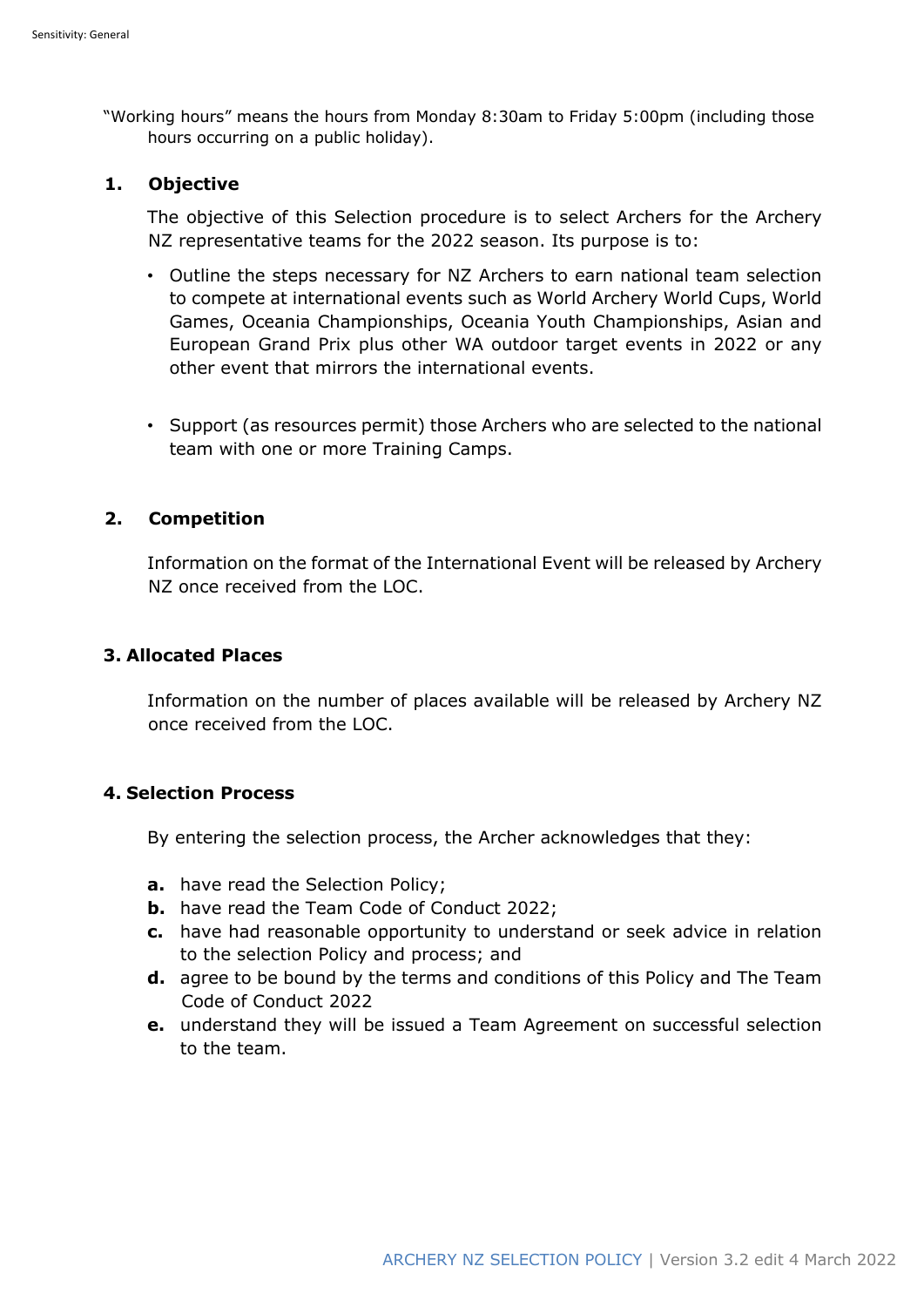The Selection Process is as follows

**Step 1** – The Archer must Complete an online "Intention to Apply" form. Form is available www.archerynz.co.nz.

**Step 2** – The Archer must obtain the required scores between 1<sup>st</sup> October 2021 and 25<sup>th</sup> April 2022 unless otherwise stated for specific events and submit an online International Event Application form (available at www.archerynz.co.nz) to the selection panel by the 25<sup>th</sup> April 2022 date unless otherwise specified for specific events. Please note that members of the Selection Panel may attend events where Archers are shooting to view performance and progress.

**Step 3** –After the closing date outlined in Step 2 has passed, the following actions will take place

- 1) The Selection Panel will review and verify all MQS scores and check for compliance with this policy and the Archery NZ Code of Conduct and make recommendations of the potential team members to the Board.
- 2) The Convener of Selectors will present the recommendations of the Selection Panel to the Board who will do a final review and then determine the team.

**Step 4** – Convenor of Selectors will be notified of ratified team and will send written notification to both the successful and unsuccessful Archers on behalf of Archery NZ.

## **5. Eligibility**

To be considered for NZ Archery team selection to attend International Events, an Archer must:

- ●Meet the Selection Criteria and requirements as detailed in this Policy;
- ●Be a current and full financial member of Archery NZ;
- ●Be a New Zealand Citizen or Permanent Resident;
- ●Hold a valid passport which at the date of the events selected for, has at least 6 months' validity remaining;
- ●Not have any outstanding liabilities to Archery NZ at the time of the selection event, nor on leaving for international events;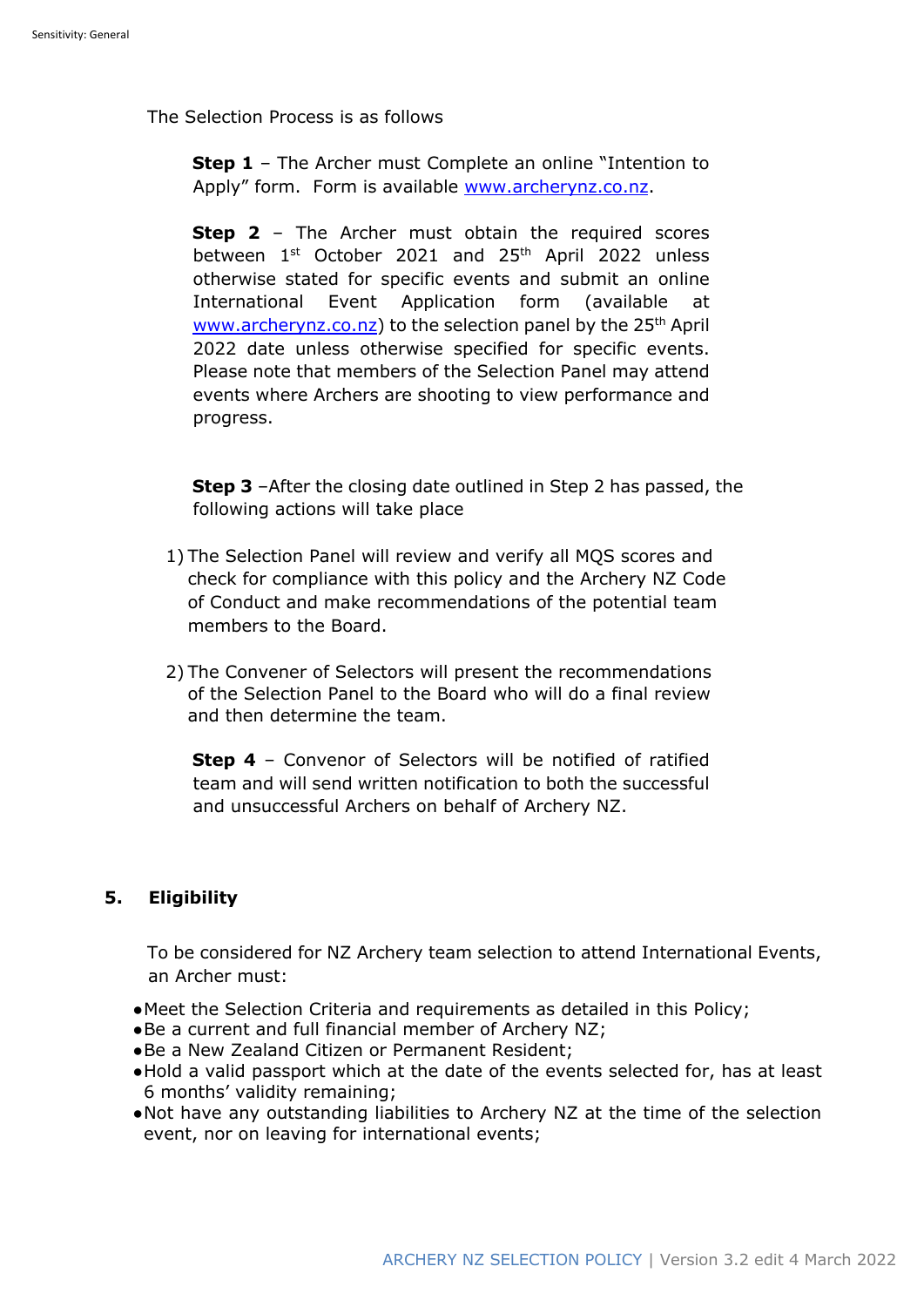- ●Not be under investigation for any breach of, nor to have breached, any rule under the Archery NZ Constitution, the Archery NZ Regulations or Policies, Archery Team Agreement & Code of Conduct or any rules or regulations of World Archery, the IOC or the NZOC;
- ●Not be under investigation or have been charged for any breach of, or antidoping rule violation under, any part of the Archery NZ Anti-Doping Regulation (which includes the Sports Anti-Doping Rules), the DFSNZ or WA Anti-Doping Regulations, or the WADA Code;
- ●To have satisfactorily completed the necessary DFSNZ education modules.
- ●Have completed and returned by the required dates all relevant paperwork including the 2022 Code of Conduct.
- ●Each under 16 year old must be accompanied by a parent or a legal guardian per archer (1 individual parent or Guardian per Archer or per family of Archers). This person/persons cannot also be an appointed official with the team.

#### **6. Selection Criteria**

In order to be considered for International events, an Archer is required to achieve a minimum of 3 qualifying score (MQS) as listed below. Only Archers who have achieved valid MQS scores will be considered for selection.

A valid MQS score is a score that meets the following criteria

- It is shot at a Major domestic or International tournament.
- Scores must be obtained at different Tournament events and at a different location.
- Scores must be validated by having three signatures archer, second scorer, and a tournament official.
- All scores must be at the same distance and in the same discipline for which the Archer is seeking selection (e.g. target for a target event, field for a field event, U16 distance for an U16 division and so on).
- All scores must be uploaded into Archery OSA however it is the Archer's responsibility to keep a copy of all their MQS scores. In the event of an entry error on Archery OSA, if the archer cannot produce a verified copy of their score, the score on Archery OSA cannot be altered. The Selection Panel reserves the right to request verified copies of all scores.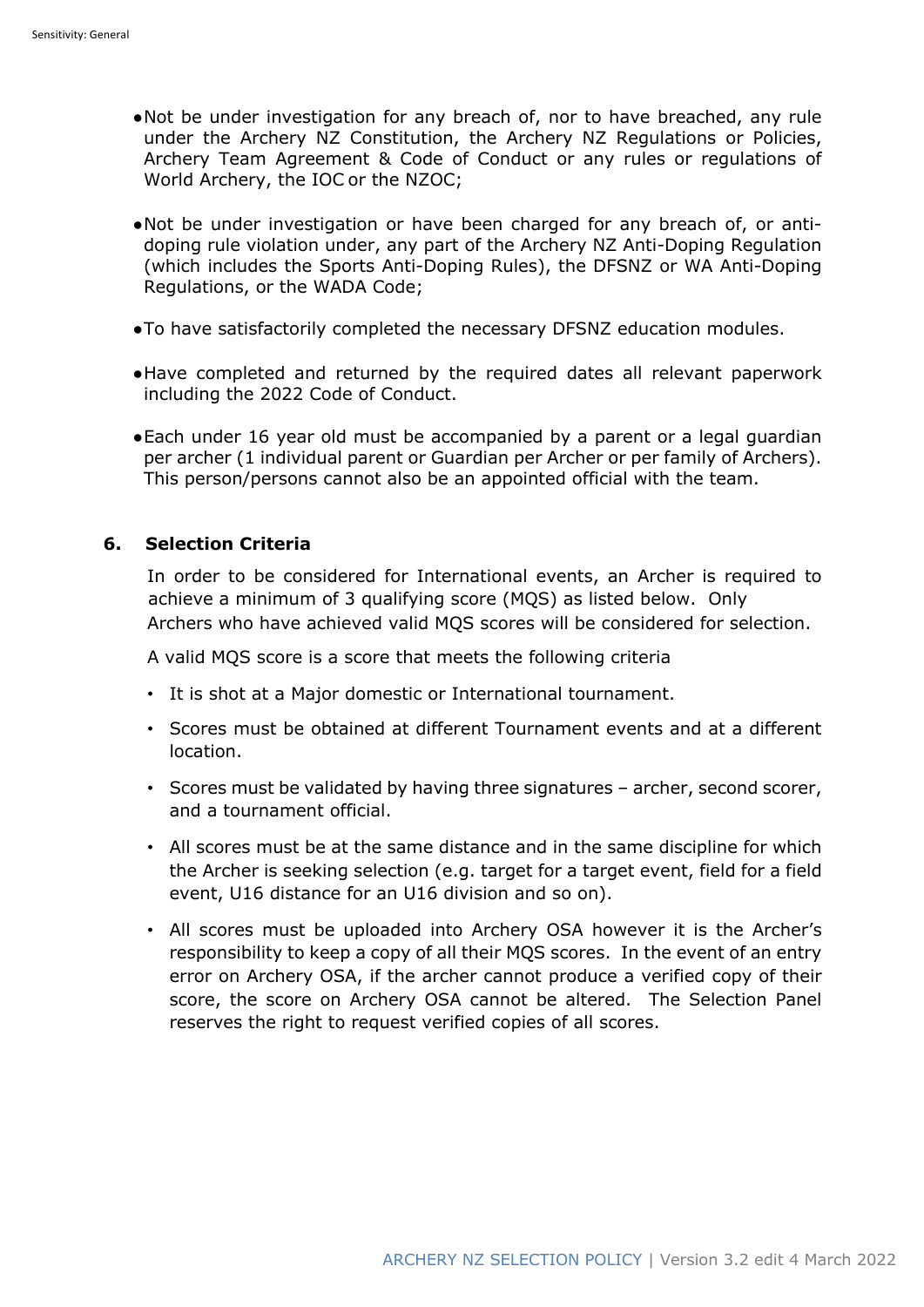## **Exceptional Circumstances Event**

In regards to World Games 2022 selectors will accept 2 MQS. One score from a Major domestic or International event between  $1<sup>st</sup>$  October 2020 – 31 $<sup>st</sup>$ </sup> September 2021 in addition to a MQS achieved between 1st October 2021 – 20<sup>th</sup> March 2022 will be considered. A MQS scored at a registered minor tournament between  $1^{st}$  October 2021 – 20<sup>th</sup> March 2022 will be considered.

Due to the exceptional circumstances in the lead up to this event selection the Selection Panel reserves the right, for this event only, to apply discretion in regards MQS if necessary.

## **Minimum Qualifying Scores for 2022 Events**

International events have been listed using a Tiered system. The Minimum qualifying score (MQS) has been set to reflect the level of the event

| <b>Barebow</b>                                                                                                                               |              | <b>Tier 1 Events</b>                  | <b>Tier 2 Events</b>                  | <b>Tier 3 Events</b>                         |
|----------------------------------------------------------------------------------------------------------------------------------------------|--------------|---------------------------------------|---------------------------------------|----------------------------------------------|
| Examples of type of event of each<br><b>Tier</b><br>Please note this is dependent on<br>this bow division being available at<br>these events |              | World<br>Championships,<br>World Cups | Asia Cups,<br>European<br>Grand Prix, | Oceania<br>Championships,<br>Australian Open |
| WA 72 Arrow Round<br>(50m - 122cm face)                                                                                                      | Senior Men   | 550                                   | 525                                   | 500                                          |
|                                                                                                                                              | Senior Women | 540                                   | 500                                   | 485                                          |
| WA 72 Arrow Round<br>(50m - 122cm face                                                                                                       | U21 Men      |                                       |                                       | 485                                          |
|                                                                                                                                              | U21 Women    |                                       |                                       | 465                                          |
| WA 72 Arrow Round<br>(50m - 122cm face                                                                                                       | U18 Men      |                                       |                                       | 480                                          |
|                                                                                                                                              | U18 Women    |                                       |                                       | 460                                          |
| WA 72 Arrow Round<br>(35m - 122cm face                                                                                                       | U16 Men      |                                       |                                       | 470                                          |
|                                                                                                                                              | U16 Women    |                                       |                                       | 450                                          |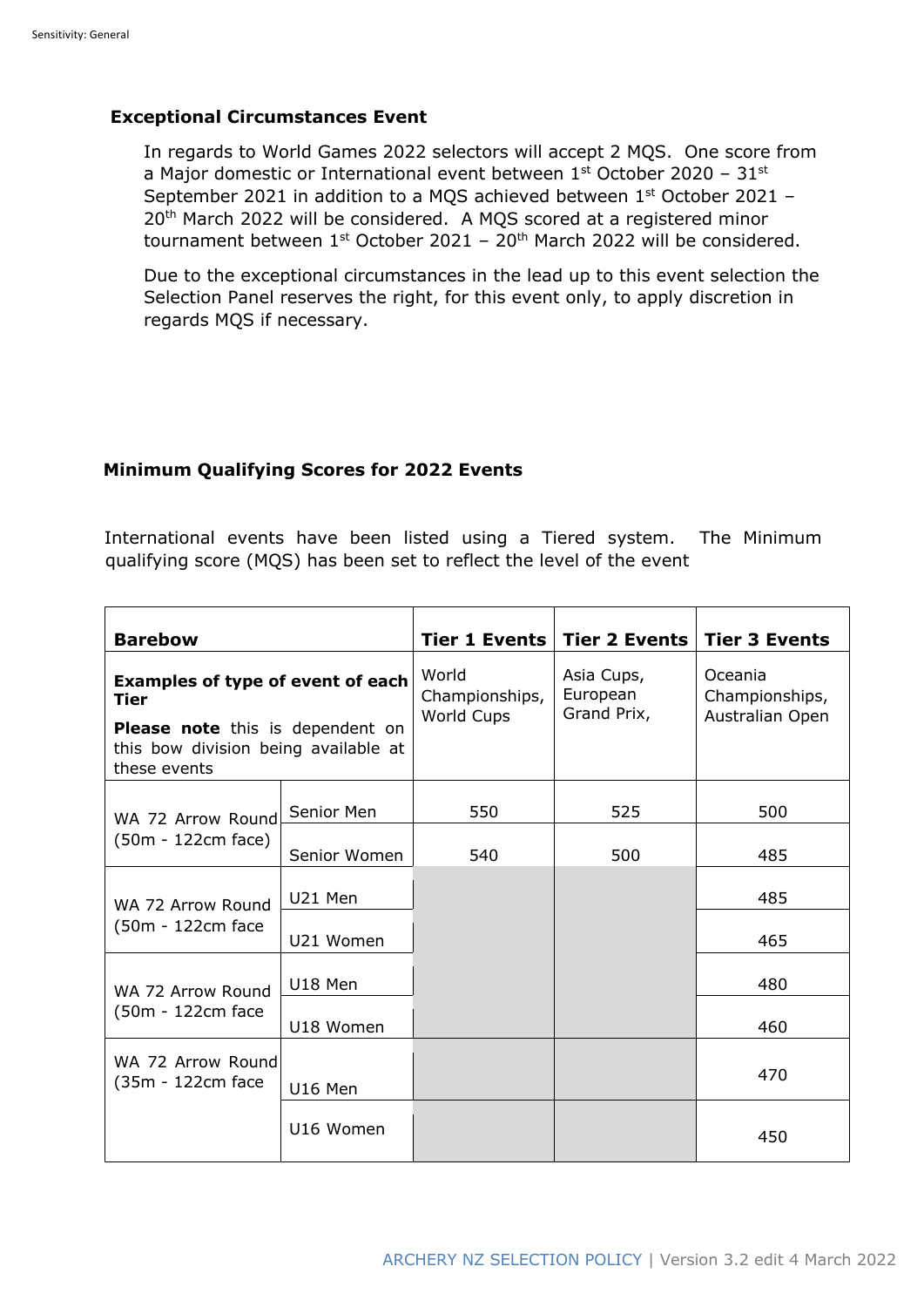| <b>Recurve</b>                                                                                                                               |              | <b>Tier 1 Events</b>                   | Tier 2 Events                                                                                    | <b>Tier 3 Events</b>                      |
|----------------------------------------------------------------------------------------------------------------------------------------------|--------------|----------------------------------------|--------------------------------------------------------------------------------------------------|-------------------------------------------|
| <b>Examples of type of event of</b><br>each Tier<br>Please note this is dependent on<br>this bow division being available at<br>these events |              | World<br>Championships,<br>World Cups, | Asia Cups,<br>European<br>Grand Prix,<br>Summer<br>Universiades,<br>Youth World<br>Championships | Oceania<br>Championships,<br>Trans-Tasman |
| WA 72 Arrow Round<br>$(70m - 122$ face)                                                                                                      | Senior Men   | 645                                    | 620                                                                                              | 605                                       |
|                                                                                                                                              | Senior Women | 630                                    | 600                                                                                              | 585                                       |
| WA 72 Arrow Round<br>$(70m - 122$ face)                                                                                                      | U21 Men      |                                        | 600                                                                                              | 580                                       |
|                                                                                                                                              | U21 Women    |                                        | 590                                                                                              | 560                                       |
| WA 72 Arrow Round<br>$(60m - 122$ face)                                                                                                      | U18 Men      |                                        | 600                                                                                              | 580                                       |
|                                                                                                                                              | U18 Women    |                                        | 590                                                                                              | 560                                       |
| WA 72 Arrow Round<br>$(45m - 122$ face)                                                                                                      | U16 Men      |                                        |                                                                                                  | 585                                       |
|                                                                                                                                              | U16 Women    |                                        |                                                                                                  | 565                                       |
|                                                                                                                                              |              |                                        |                                                                                                  |                                           |
| Compound                                                                                                                                     |              | <b>Tier 1 Events</b>                   | <b>Tier 2 Events</b>                                                                             | <b>Tier 3 Events</b>                      |
| <b>Examples of type of event of</b><br>each Tier<br><b>Please note</b>                                                                       |              | World<br>Championships,<br>World Cups, | Asia Cups,<br>European<br>Grand Prix,<br>Summer                                                  | Oceania<br>Championships,<br>Trans-Tasman |
| 1) 80cm face size is as determined<br>World Archami Dulco for                                                                                |              | <b>World Games</b>                     | Universiades,                                                                                    |                                           |

| г ісаэс посс<br>80cm face size is as determined<br>1)<br>by World Archery Rules for each<br>division.<br>2) this is dependent on this bow<br>division being available at these<br>events |              | World Games | Julillel<br>Universiades,<br>Youth World<br>Championships |     |
|------------------------------------------------------------------------------------------------------------------------------------------------------------------------------------------|--------------|-------------|-----------------------------------------------------------|-----|
| WA 72 Arrow Round<br>$(50m - 80cm$ face)                                                                                                                                                 | Senior Men   | 690         | 670                                                       | 660 |
|                                                                                                                                                                                          | Senior Women | 670         | 650                                                       | 640 |
| WA 72 Arrow Round<br>$(50m - 80cm$ face)                                                                                                                                                 | U21 Men      |             | 670                                                       | 650 |
|                                                                                                                                                                                          | U21 Women    |             | 650                                                       | 630 |
|                                                                                                                                                                                          | U18 Men      |             | 650                                                       | 640 |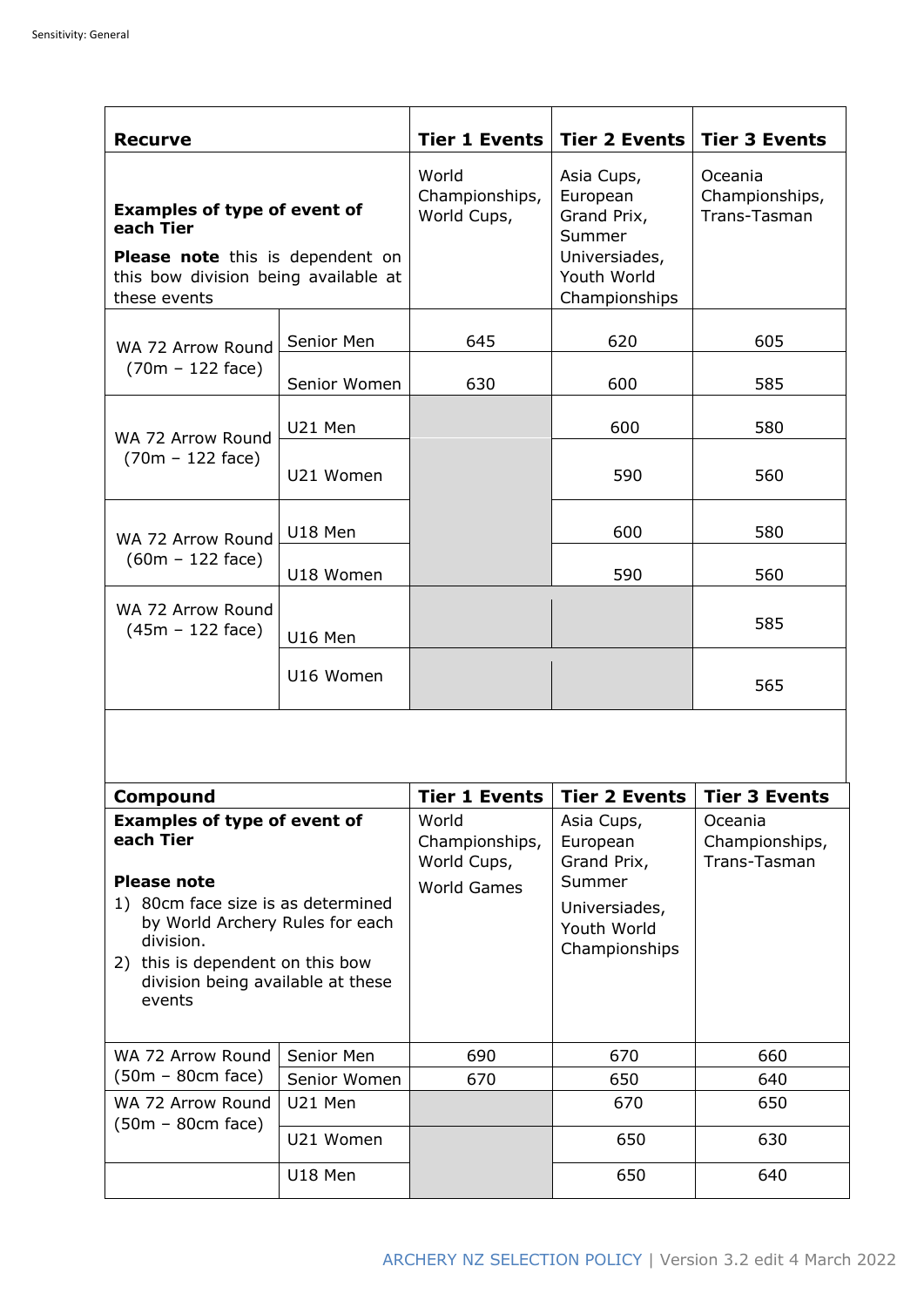| WA 72 Arrow Round   U18 Women<br>$(50m - 80cm$ face) |              | 630 | 620 |
|------------------------------------------------------|--------------|-----|-----|
| WA 72 Arrow Round   U16 Men<br>$(45m - 80cm$ face)   |              |     | 637 |
|                                                      | U16<br>Women |     | 617 |

6.1 If there are more Archers qualifying in the one gender/division than there are places available, Archers with the higher qualifying scores will be put forward for selection. If any Archers in the same division submit the same 2 qualifying scores those Archers will be asked to provide their next highest score. The Archer with the next highest score will be put forward for selection.

6.2. Achieving the above scores in the required qualifying period does not mean automatic selection to the New Zealand Team for these International Events.

6.3. For Tier 2 & 3 events only, in the event that places are available in some divisions that have not been filled through meeting all of the selection criteria in this policy, the Selection Panel may choose to select Archers who have met the majority of the criteria for the purpose of making up Teams to compete in the Teams match play.

# **7. Selection Panel**

The Archery NZ Selection Panel has the responsibility of reviewing the suitability of the Archers being considered for selection. This will include but is not limited to viewing of archery performance at competitions, verification of MQS scores and personal suitability in regards to sportsmanship that can be expected by a representative in the National Team. The selectors may attend events where Archers being considered for selection are competing to aid their assessment for suitability in the team.

The Selection Panel will make their recommendations of the National Team to the Board via the Convener of Selectors. The Board will then review the recommendations. The decision to ratify the team lies with the Board.

The Selection Panel for 2022 consists of Dale Lightfoot (Convener) Barbara Scott Pam Gordon

The High-Performance subcommittee reserves the right to add additional selectors to the selection panel to ensure the criteria set out in the Archery New Zealand Administration Rules are met.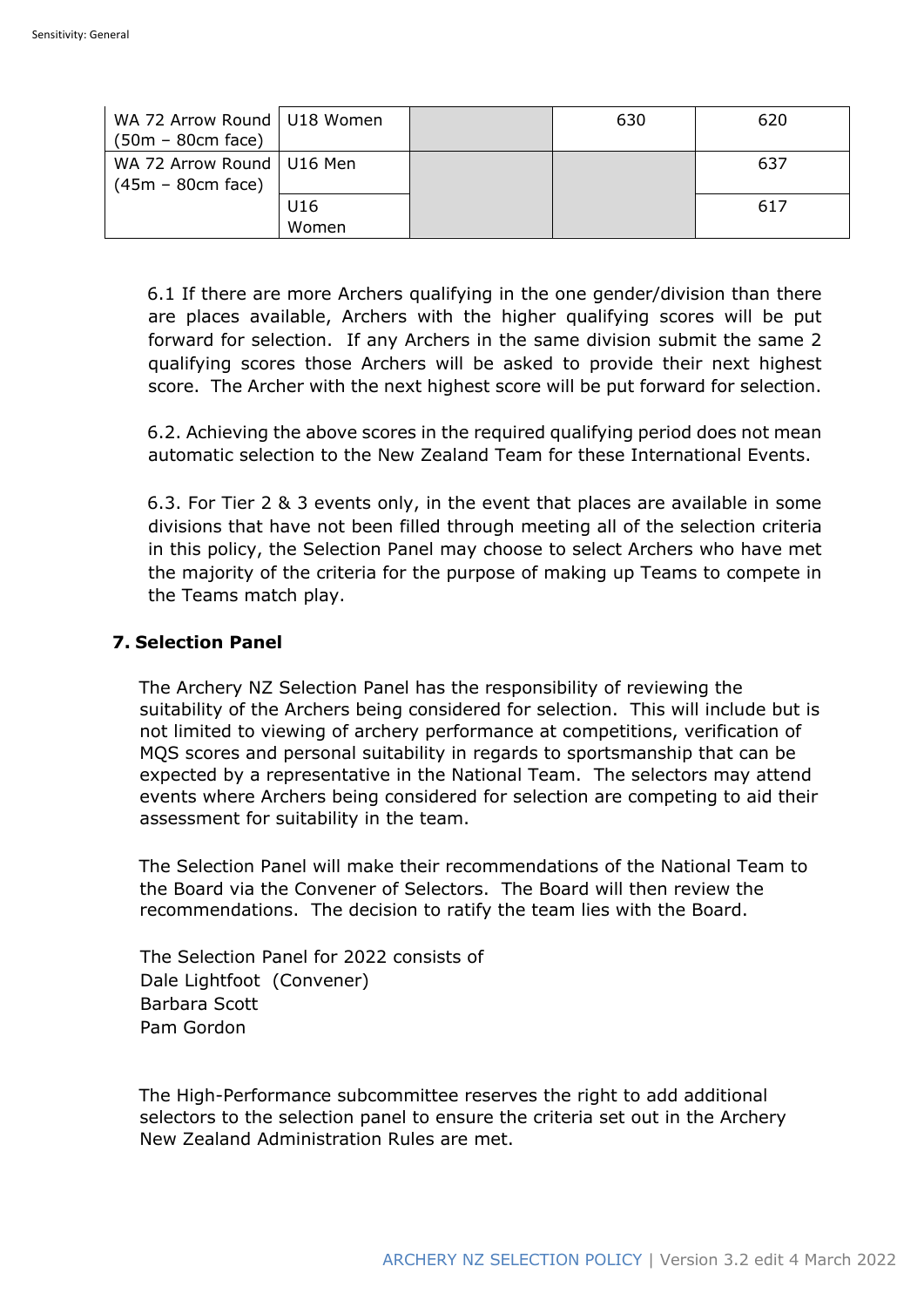# **8. Removal of Archers**

An Archer who is to be nominated to the Team by Archery NZ may be removed as a nominee for any of the following reasons, as determined by Archery NZ:

- a. Voluntary withdrawal. An Archer must submit a written letter to Archery NZ via the Convenor of Selectors. The Archer may be required to pay back any funding they may have received.
- b. Injury or illness as certified by an Archery NZ approved physician (or medical staff) and a medical certificate provided to Archery NZ via the Convenor of Selectors. If an Archer refuses verification of his/her illness or injury by a physician (or medical staff), his/her injury will be assumed to be disabling and he/she may be removed.
- c. Violation of the Archery NZ Member Protection Policy and/or the 2022 Team Agreement & Code of Conduct including non-payment of invoices relating to International events. Any Archer who is removed from the Team has the right to an appeal.
- d. Any Archer may be removed as a nominee to the Team or from the Team for an adjudicated violation of IOC, IPC, WADA, WA, NZOC, DFSNZ and Archery NZ anti-doping protocol, policies and procedures, as applicable.

# 8.1. Withdrawal from the International Event

If any of the selected Archers then withdraw from the International Event, the Selection Panel reserves the right, if it so wishes, to select another Archer who has met the criteria, into the team, once ratified by the Board of Archery NZ.

# 8.2. Sending of a Team to this International Event

The Board reserves the right to not send an Archery NZ Team to International Events. By accepting their selection, Archers accept that they have been selected for the 2022 Archery NZ National Team and that their selection will not carry over to other years even if the Board chooses not to send a team to International Events. Archers will need to reapply and be reselected for future years.

## 8.3. Team selections

By accepting their selection Archers agree to disclose as soon as practicable all information relating to or touching upon:

- training fitness;
- injury status;
- illness status;
- prescription medications

Or any other item that has any potential to adversely affect training or competition at any time up until and including participation in the International Event. All selected Archers must at all times declare any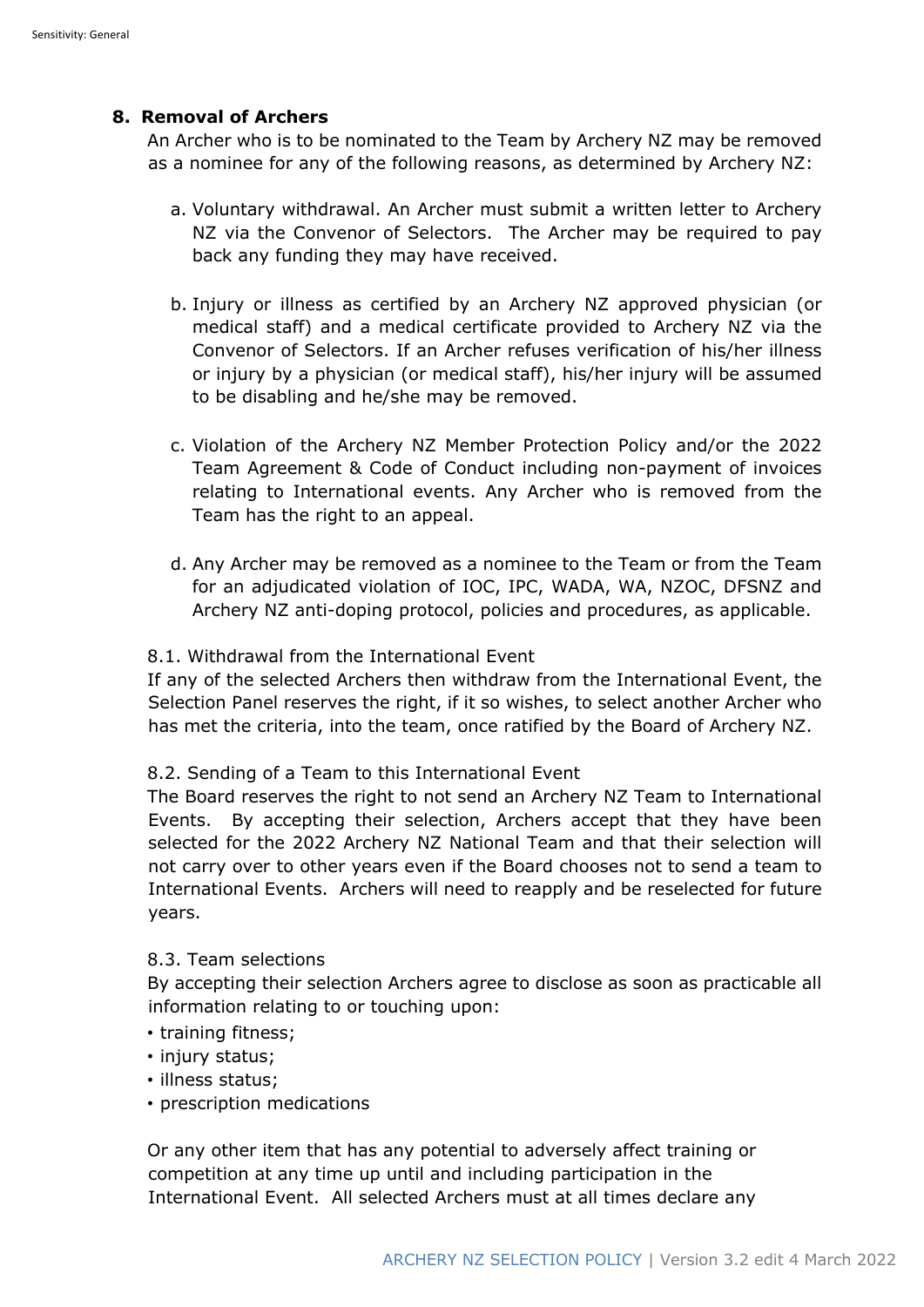medications they are taking, in particular the use of any restricted medications and submit these via email to the Drug Free Sport NZ (DFSNZ) liaison at administration@archerynz.co.nz. It is the Archer's responsibility to ensure all medications they are taking are checked. Medications can be checked at https://drugfreesport.org.nz/medication-check

#### 8.4 Injury, Illness or Other Factors

If at any stage following the selection announcement should there be any doubt over the ability of an Archer to compete to the best of their ability due to an injury and/or illness the Selection Panel may take such injury, illness or other factor affecting fitness into account in considering its decisions.

However before taking them into account, the Selection Panel must first make enquiry of the Archer as to the status and prognosis of the injury, illness or other factor affecting their fitness. If the Selection Panel wish to do so they may also request a medical examination (at the Archer's expense) to determine based on an assessment of whether or not the injury and/or illness is such that the Archer is physically unable to compete or there is a risk of causing medical harm to themselves, or endangering others. The Selection Panel must also take into account the report from such an examination.

# **9. NZ Archers based overseas**

If an Archer is currently living and/or competing outside of New Zealand and would like to be considered for selection to a New Zealand Team, the following additional points apply:

- The overseas tournaments used for qualification scores by the Archer must be WA registered, or equivalent to a NZ Major Tournament;
- The Archer must provide a copy of the official results or web address where verified scores can be viewed with their Archery NZ International Event Selection Registration Form;
- The Archer should make every effort to attend the required events as detailed in Section 5 and Section 13. If the Archer genuinely cannot attend, they must apply for dispensation prior to the event taking place. The granting of a dispensation needs to be approved by the High-Performance Subcommittee and the Board of Archery NZ;
- The Archer must be a full financial member of Archery NZ; and
- The Archer must adhere to all parts of this Selection Policy.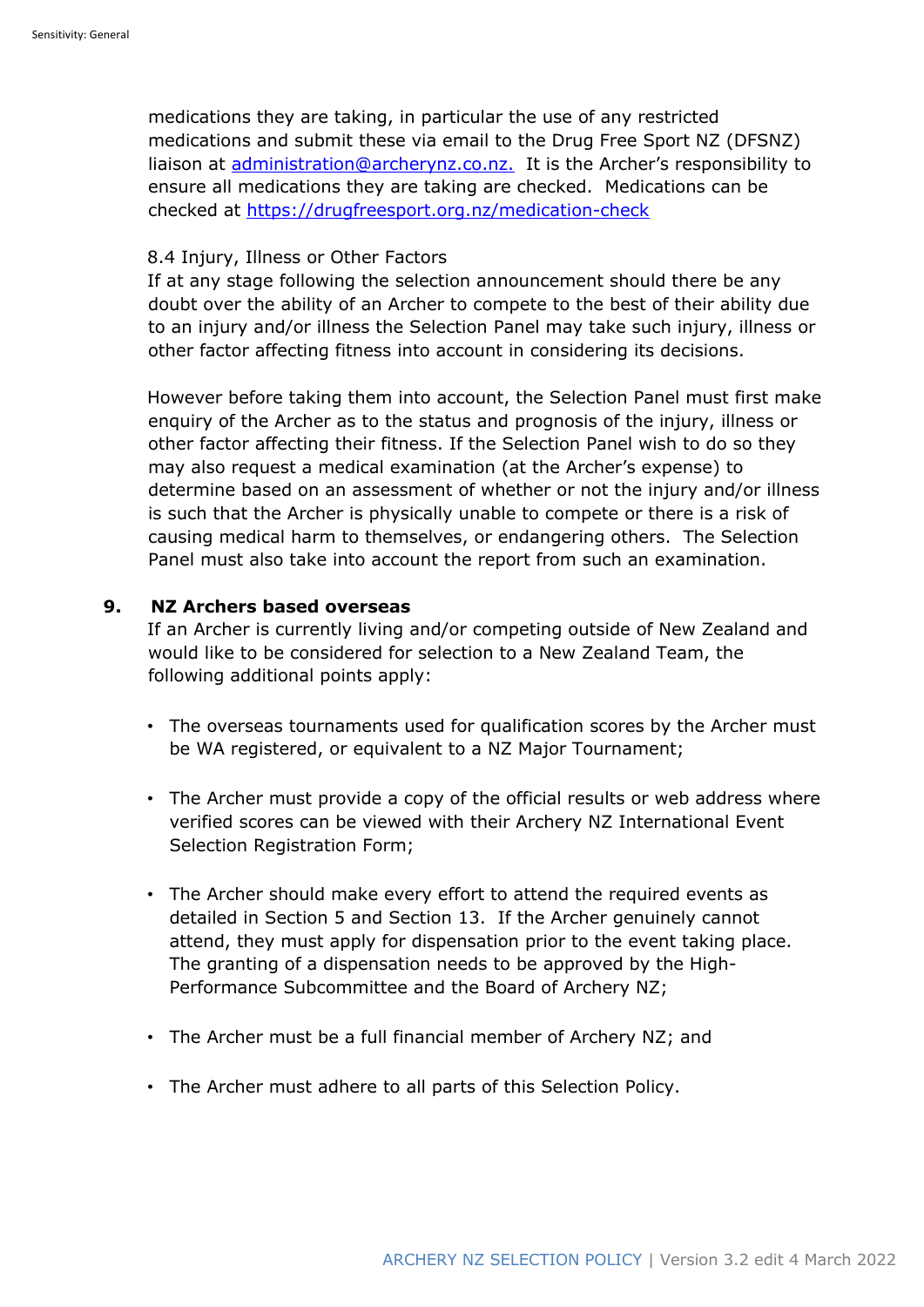#### **10. Exceptional Circumstances**

If an Archer considers there are any Exceptional Circumstances that are relevant to their selection, they must notify the Convenor of Selectors in writing as soon as possible and within 48 hours (two days) upon the specific Exceptional Circumstances arising. The Archer must provide full details of the Exceptional Circumstances and the effect or potential effect on the Archer and their potential selection.

10.1 Taking Exceptional Circumstances into account - The Convenor shall refer any claim for Exceptional Circumstances that is made in accordance with this Policy to the High-Performance Subcommittee and they may, at their discretion, take it into account in considering its decisions. If a claim is not made in accordance with this Policy the High-Performance Subcommittee cannot take those Exceptional Circumstances into account.

#### **11. No Consideration**

The Selectors may not consider an Archer for selection under this Policy if the Archer does not meet the eligibility requirements specified in this Policy.

# **12. Funding**

Selection is on a self-funding basis. For the avoidance of doubt, an Archer who is selected under this Policy is required to cover their own travel, insurance, meals, representative uniform, entry fees, potential penalty fees imposed on them by the tournament LOC, and accommodation. Official accommodation costs will be split equally between the members of the team unless any team members request a single room, in which case those team members will pay the full cost of their accommodation.

11.1 Notes for World Champs and World Youth Champs

When this Policy refers to the World Archery World Championships and the World Archery World Youth Championships, Archery NZ pays the tournament entry fees.

## **13. Training Camps**

The date and location of the training camp or camps will be announced to the Team members at least 30 days in advance of the event/training. However, Archery NZ will endeavour to announce the dates and locations as far in advance as possible. Funding will be sought to fully or partially subsidise the Archers for the camps. All Archers must attend the training camp/s. If an Archer is unable to attend a training camp, they must seek a Dispensation.

Archery NZ may choose to facilitate camps via online mediums should COVID restrictions limit the ability to complete an in-person training camp.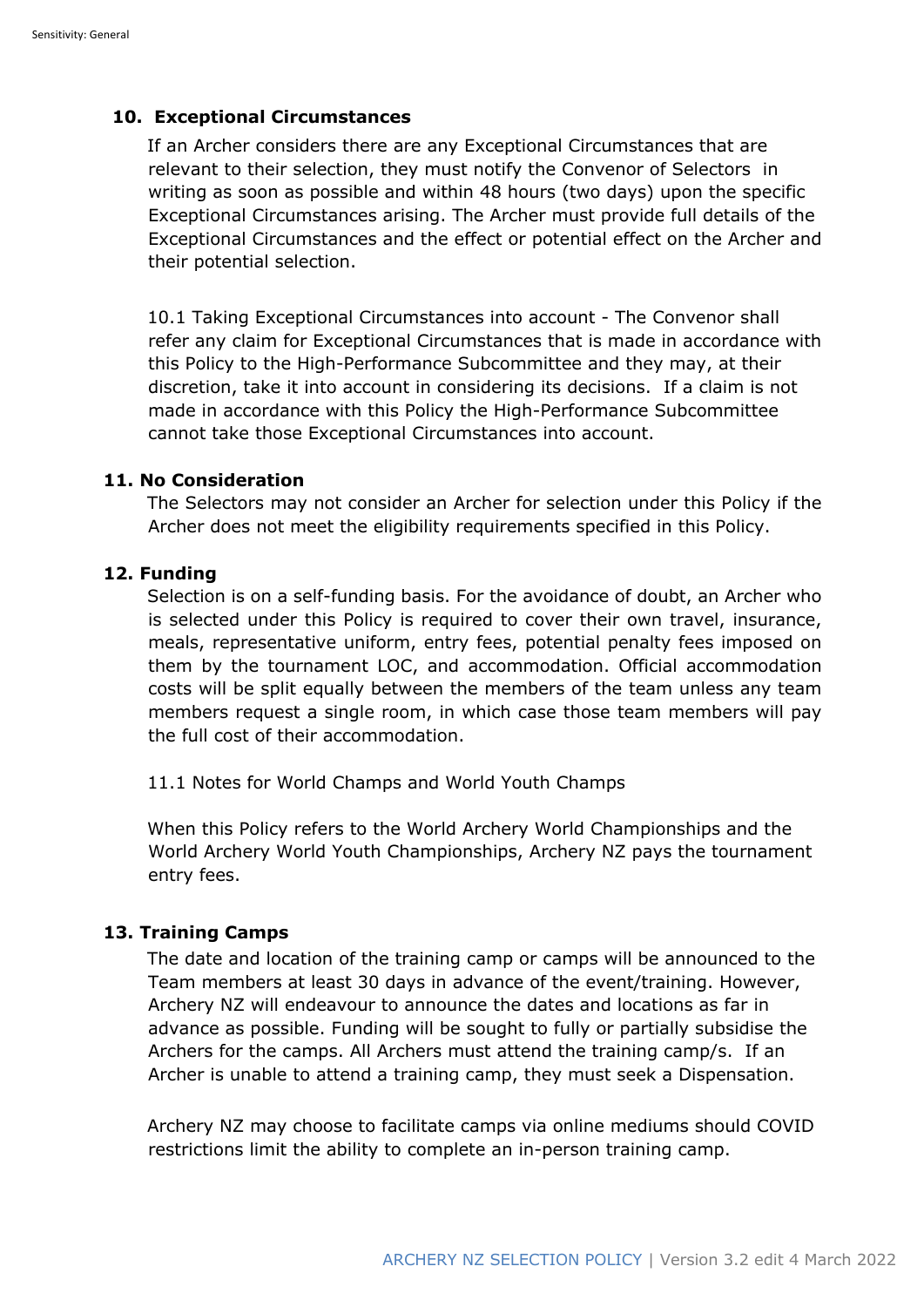# **14. Anti-doping Requirements**

Archers are bound by the Archery NZ, World Archery and Sports anti- doping rules, regulations, policies and procedures. This includes participation in Out of-Competition Testing as required by DFSNZ Rules.

# **15. International Disclaimer**

These procedures are based on World Archery rules and regulations as presently known and understood. Any change in the selection procedures caused by a change in World Archery rules and regulations will be distributed to the affected Archers immediately. The selection criteria are based on the latest information available to Archery NZ. However, the selections are always subject to unforeseen, intervening circumstances, and realistically may not have accounted for every possible contingency.

If any force of nature, or force majeure, should cause the alteration or cancellation of any of the selection events listed in this document, these selection procedures will be revised, and approved by the Board of Archery NZ.

# **16. Board Notification**

The Board of Archery NZ will be required to ratify the 2022 National Team Selection and until such time as the Board makes a formal Team Announcement, Archers are to refrain from publishing on Social Media or commenting publicly that they have been selected for the National Team.

## **17. Code of conduct**

The 2022 Archery NZ Team Code of Conduct, the Archery NZ Member Protection Policy & the Archery NZ Anti-Match Fixing Policy can be found on the Archery NZ website.

## **18. Appeals**

An Archer may lodge an appeal against their non-selection ("Appellant") to Archery NZ on one or more of the following grounds (but no other grounds):

- a. this Policy has not been properly followed and/or implemented;
- b. the Appellant was not afforded a reasonable opportunity to satisfy the requirements in this Policy;
- c. the decision not to select the Appellant was affected by actual bias; and/or
- d. there is no material on which the selection decision could reasonably be based

Any appeal must be made by an Appellant as follows:

a. the Appellant must notify the Chair of the Board of Archery NZ in writing of their wish to appeal the Selection Panel's decision not to select the Appellant, within 48 working hours from the date and time that the